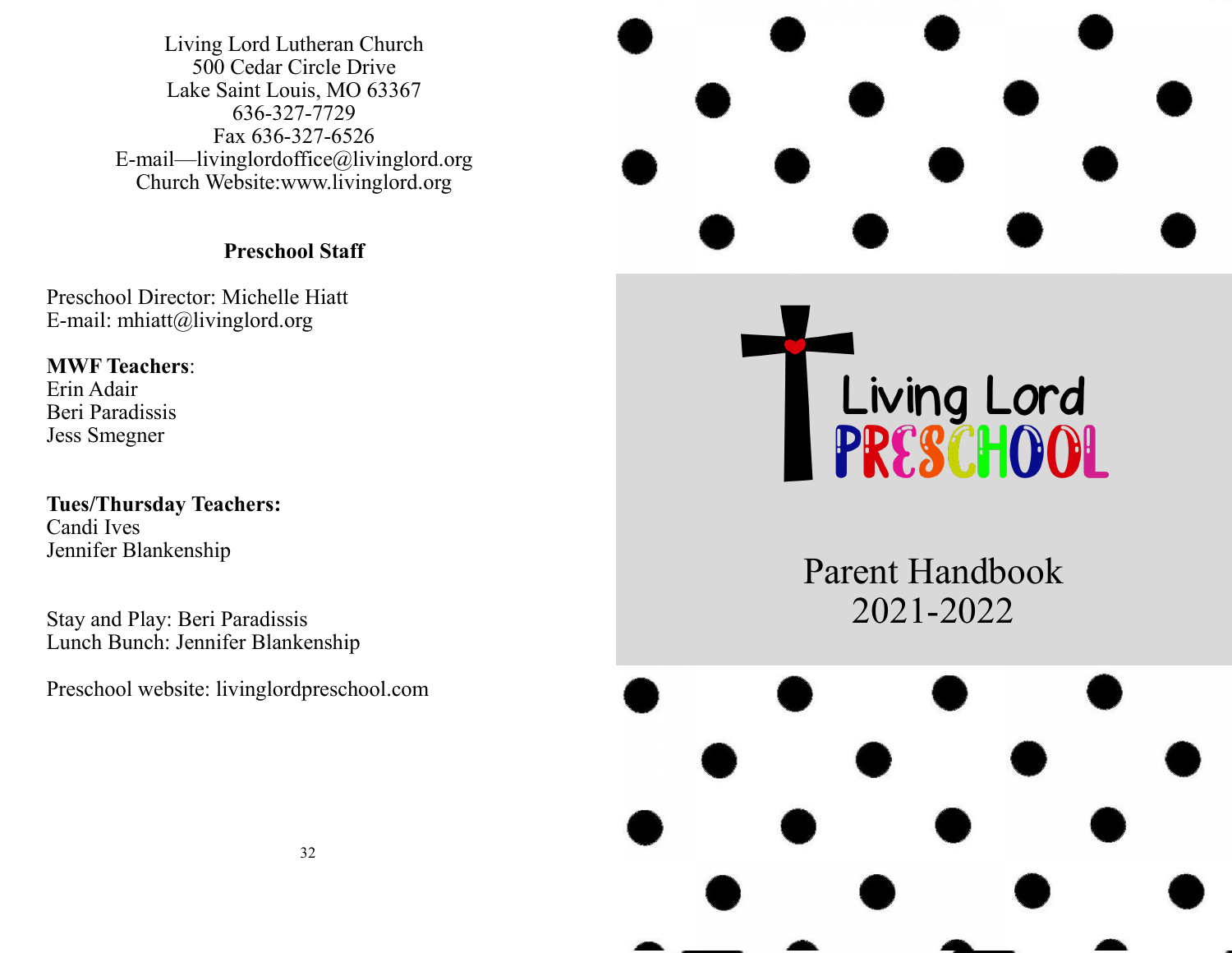# **Table of Contents**

| <b>MISSION STATEMENT</b>            | 4  |
|-------------------------------------|----|
| <b>WELCOME</b>                      | 5  |
| <b>PROGRAM</b>                      | 5  |
| Philosophy                          |    |
| Goals                               |    |
| Components                          |    |
| Staff                               |    |
| Curriculum                          |    |
| <b>Faith Based Education</b>        |    |
| <b>ADMISSION &amp; WITHDRAWAL</b>   | 9  |
| Admission                           |    |
| Special Needs Children              |    |
| Withdrawal                          |    |
| <b>Extended Leave Children</b>      |    |
| <b>TUITION INFORMATION</b>          | 11 |
| <b>GENERAL INFORMATION</b>          | 12 |
| Class Times                         |    |
| <b>Establishing School Calendar</b> |    |
| Attendance                          |    |
| <b>Emergency Closings</b>           |    |
| Arrival & Dismissal                 |    |
| <b>Separation From Parent</b>       |    |
| Guardianship                        |    |
| <b>Authorization For Pick-Up</b>    |    |
| Car Pools                           |    |
| Snacks                              |    |
| <b>Birthdays</b>                    |    |
| Clothing & Personal Property        |    |
| Stay & Play                         |    |
| Lunch Bunch                         |    |
| <b>PEP Club</b>                     |    |
| <b>Field Trips</b>                  |    |
| <b>Scholastic Book Clubs</b>        |    |
| <b>Classroom Celebrations</b>       |    |
| Solicitations                       |    |
| <b>HEALTH GUIDELINES</b>            | 18 |
| Immunizations                       |    |
| Illnesses-Staying Home              |    |
| <b>Head Lice</b>                    |    |
| Reportable Illnesses                |    |
| Bathroom Assistance                 |    |
| Medications                         |    |
| Allergies                           |    |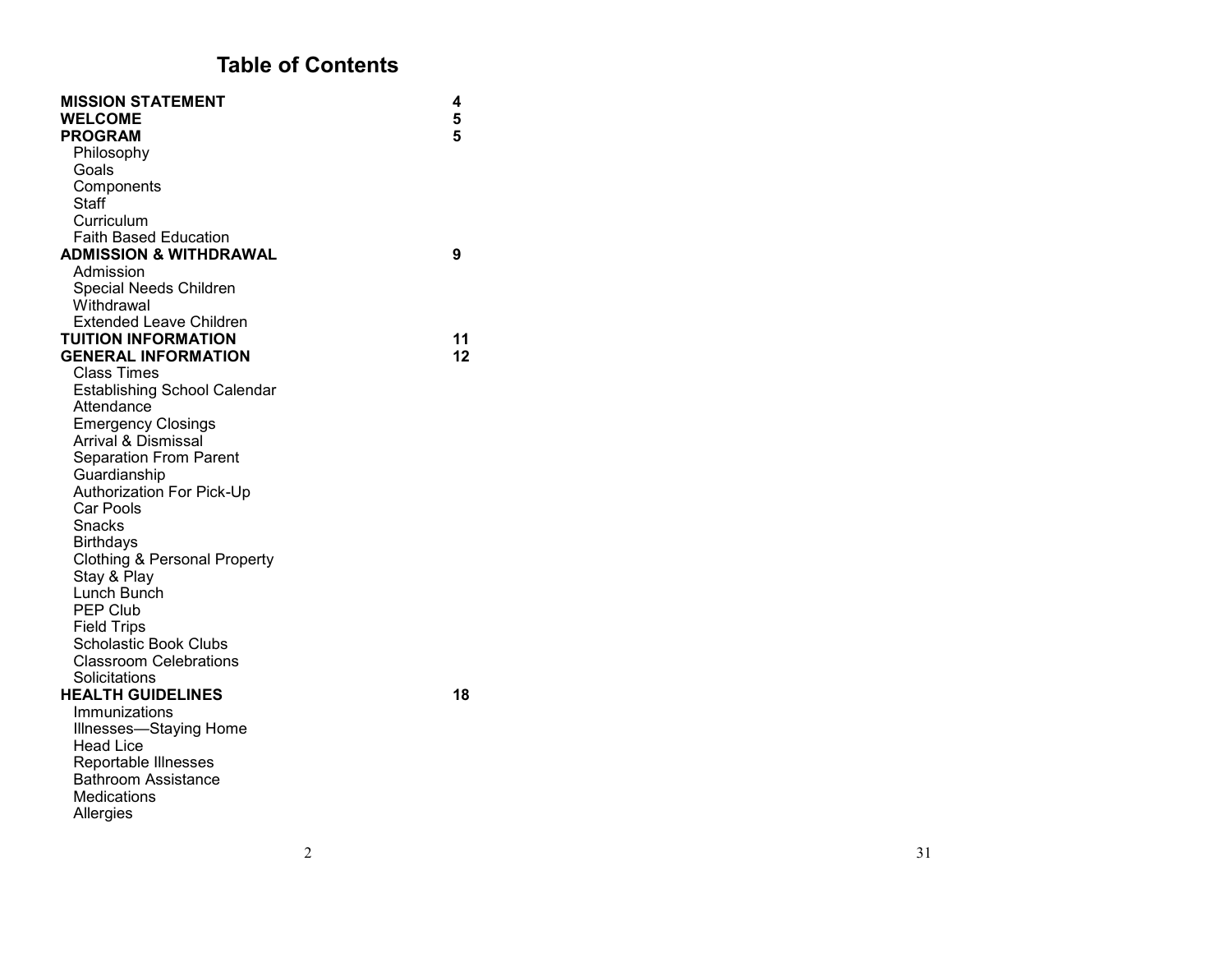| Reporting of Child Abuse/Neglect        |    |
|-----------------------------------------|----|
| <b>Special Guests</b>                   |    |
| <b>SAFETY PROCEDURES</b>                | 22 |
| <b>Fire Drills</b>                      |    |
| Tornado Drills                          |    |
| <b>HOME/SCHOOL COMMUNICATIONS</b>       | 23 |
| <b>Parent Conferences</b>               |    |
| Director's Monthly Newsletter           |    |
| <b>Bulletin Board/Information Table</b> |    |
| Teacher "Project" Notes                 |    |
| Parent Resource Library                 |    |
| <b>Suggestion Box</b>                   |    |
| <b>Parent Visits</b>                    |    |
| <b>Parent Evaluations</b>               |    |
| <b>PARENT INVOLVEMENT/VOLUNTEERS</b>    | 24 |
| <b>DISCIPLINE/GUIDANCE</b>              | 25 |
| PARENT GRIEVANCE POLICY                 | 26 |
| TIPS FOR POSITIVE PRESCHOOL             | 27 |
| 2020-2021 SCHOOL CALENDAR               | 28 |
|                                         |    |

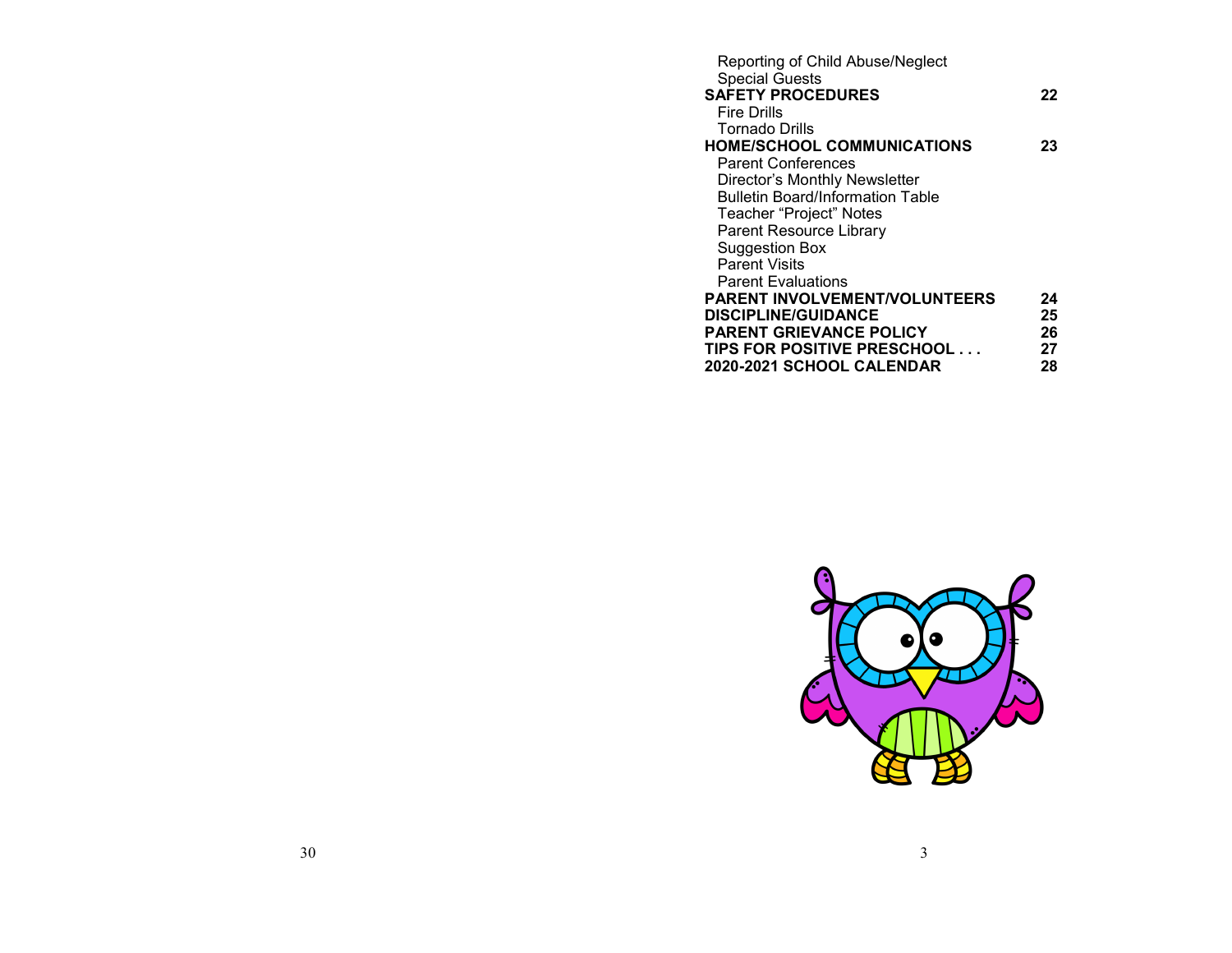**The mission of Living Lord Lutheran Preschool is to provide its students with a Christian environment that models and teaches strong moral and spiritual values while providing an excellent learning experience that prepares them for a life of faith and learning. We will accomplish this by:**

- **G** UIDING each child through the natural stages of development with love and understanding and the assurance that God is ever present and working in all our lives for the good of ALL His children.
- **R** ESPONDING to the physical, emotional, social, academic, and spiritual needs of each child with a curriculum that is developmentally appropriate.
- **A** CKNOWLEDGING the individuality of each child and the unlimited potential for learning that they possess.
- **C** ARING for the families of our students and creating a partnership between home and school to help insure success for every student.
- **E** VALUATING the program on a continual basis and striving for excellence in all that we do!!!

# **WELCOME**

 We welcome you and your child to Living Lord Lutheran Preschool. We consider it a privilege to have your child enrolled in our early childhood education program and share with you these precious and important years of your child 's development. Living Lord Lutheran Preschool is offered as a service to the community through the outreach ministry of Living Lord Lutheran Church.

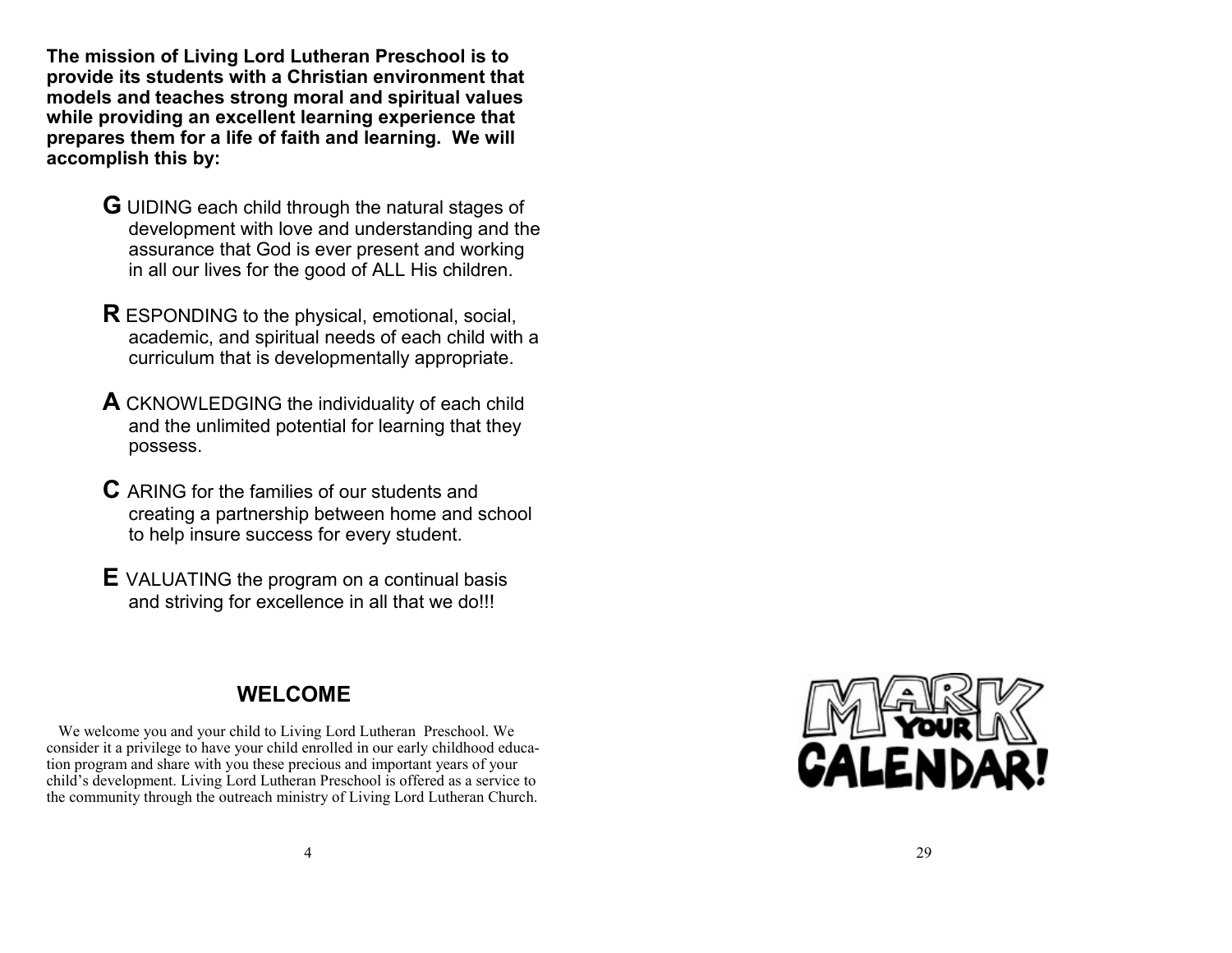Living Lord Lutheran Preschool welcomes all families who seek a Christian based early learning program for their children. We do not discriminate on the basis of sex, race, color, religious faith, personal creed, national origin or ancestry in administration of its admission or educational policies.

 We take great pride in knowing that Living Lord Lutheran Preschool has been recognized nationally as a quality early childhood learning program demonstrating excellence in leadership and programming. We continually strive to provide an encouraging atmosphere conducive to individual growth and development in which your child can grow to his/her potential intellectually, emotionally, physically, socially, and spiritually. The love and grace of God will be shown and taught naturally and incidentally within the classroom and reinforced through a weekly chapel experience (MWF program only).

 This handbook was prepared to acquaint parents with the policies and operating procedures of the preschool and to the responsibilities we jointly assume in creating an optimal learning environment for our children. The success of our program depends on the cooperative efforts of parents and staff. We encourage every parent to read this handbook carefully and discuss any questions you may have with members of the staff. Please keep it handy for future reference.

#### **EDUCATIONAL PHILOSOPHY**

 This is a time of unlimited energy and natural curiosity for your young child. Living Lord Lutheran Preschool embraces a developmental philosophy which recognizes that growth is a sequential and orderly process through predictable stages of development. As educators it is our responsibility to understand these developmental stages and offer a program that will nurture and facilitate the growth of each child to his/her highest potential. Our developmental approach promotes academic skill aquisiton within the context of the child 's everyday activities and experiences.

### **PROGRAM GOALS**

 The goal of our program is to provide a setting and a curriculum that is exciting, stimulating, and enjoyable where each child is actively involved in the learning process. Through **an approach that stresses the process rather than the product**, children are immersed in a learning environment where each child 's imagination and sense of play carries them on a journey of interactive learning. Through the many opportunities provided for exploration and discovery, children become independent, self-confident, inquisitive, and enthusiastic learners.

Our overall goal is to provide each child with a positive introduction to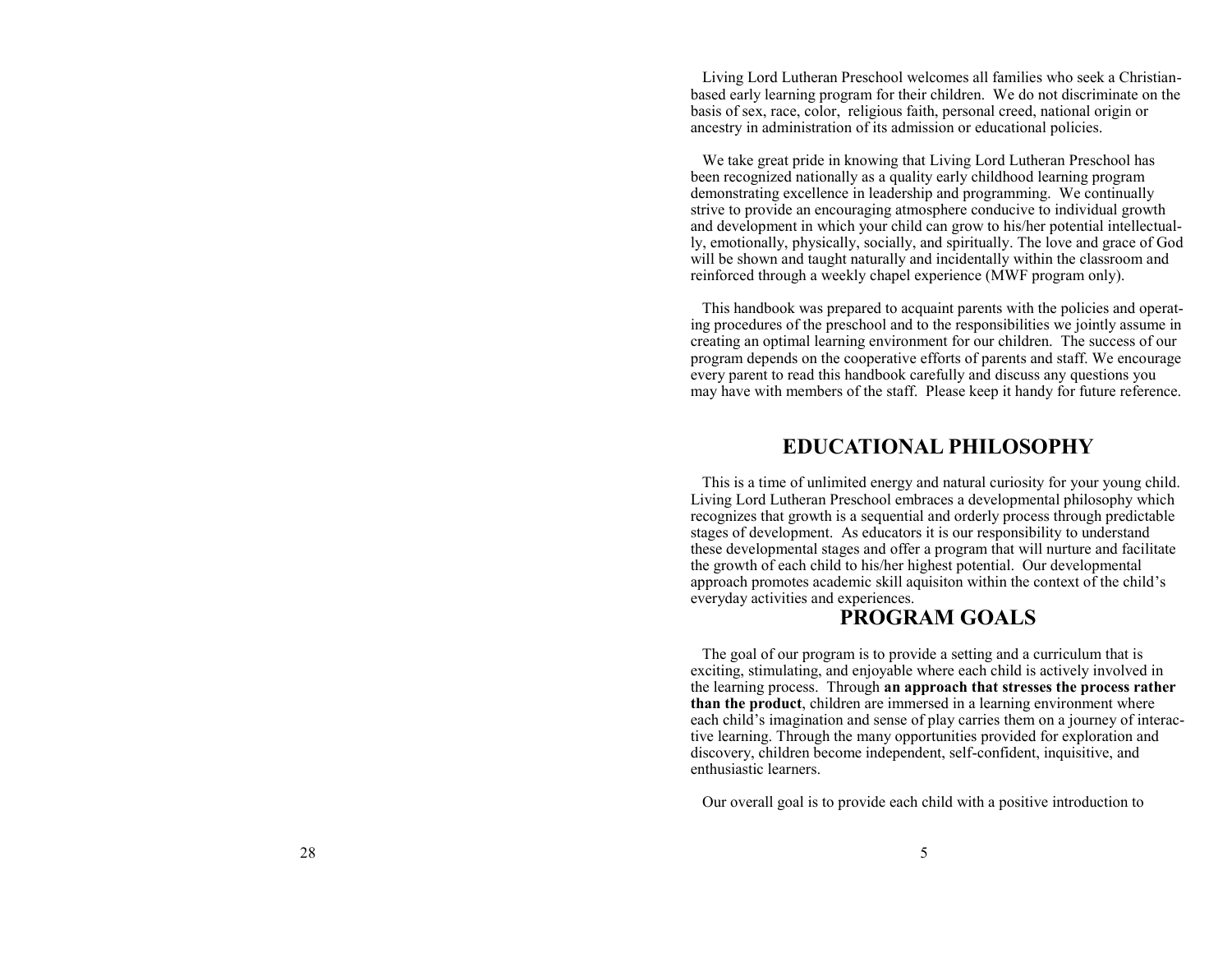formal education. We believe a child 's first school experience is important because it lays the foundation for all future learning.

Specifically we strive . . .

- To help each child gain independence and develop a positive feeling about him/herself and his/her own abilities to create and learn.
- To help children express their ideas and concerns in emotionally healthy ways and to appreciate the ideas and feelings of others.
- To promote both fine and gross motor development.
- To strengthen each child 's language skills through listening, speaking and dramatic play activities that we believe are the basis for reading, writing, and other communication skills.
- To provide a curriculum which accommodates the whole range of individual learning styles and abilities developing in each child the foundational skills needed for entrance into Kindergarten.
- To encourage development of the whole child in ways which enable children to feel secure in the love of God and have a reverence for all life.

# **PROGRAM COMPONENTS**

 Although our schedule is often dictated by the needs and interests of our students, a typical day will provide time for:

- Whole group teacher directed experiences designed to develop social and listening skills
- Small group encounters designed to enhance fine motor and social skills and provide individual attention with interactive activities centered around the areas of art, language, science or math
- Free choice activities that provide the child with problem -solving situations appropriate to his/her developmental stage, build self-esteem
- through satisfaction of achievement and allow for personal expression
- Snack time provides the opportunity to participate in informal conversation while developing the ability to eat independently
- Indoor/outdoor gross motor activities to develop coordination skills and interact cooperatively with others
- Music and movement time which provides an opportunity for the child to express feelings, moods and thoughts through songs and develop a sense of rhythm and movement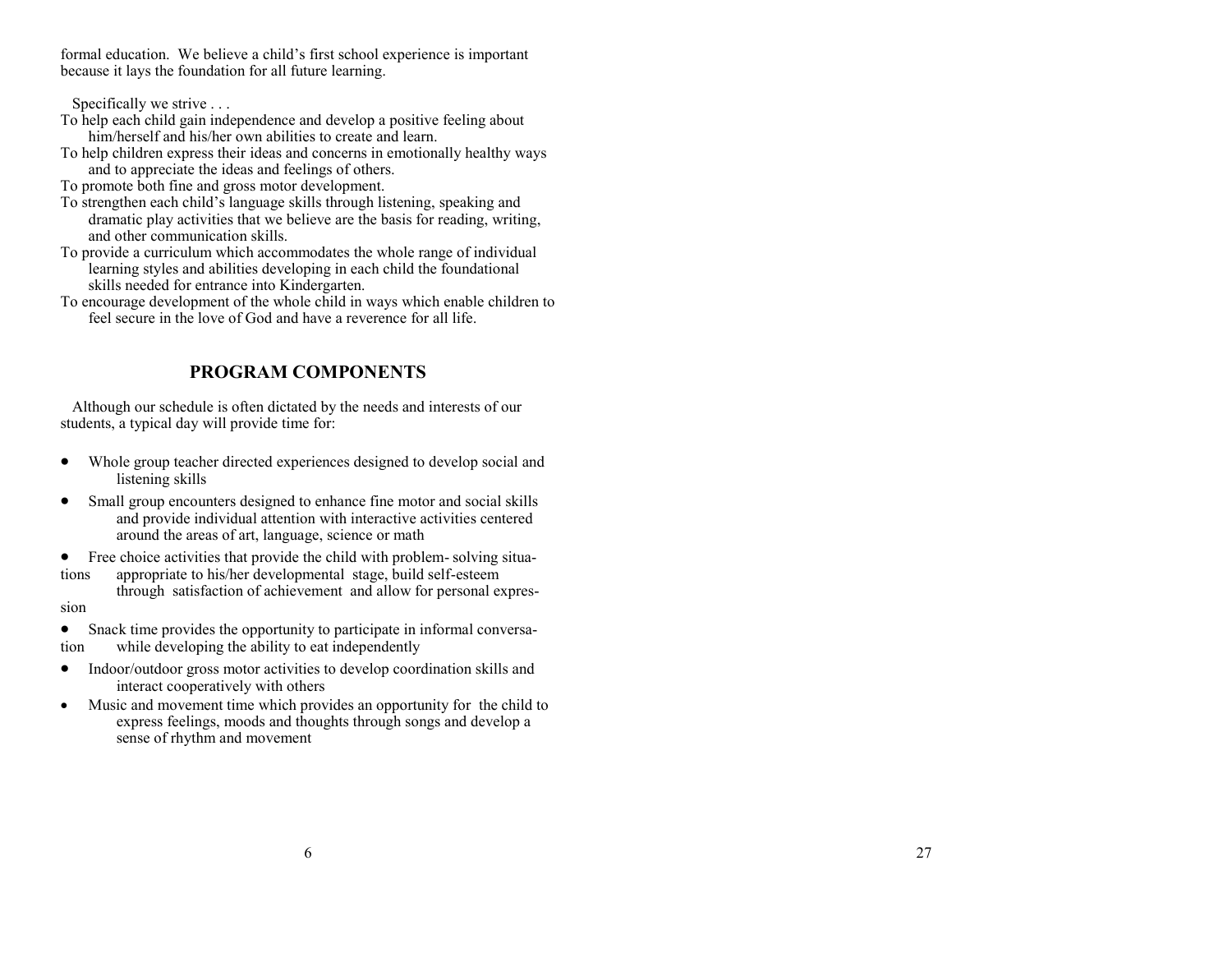#### **April**

Tues., April 19—Parent/Teacher Conferences for Tues/Thurs —NO SCHOOL Apr. 15– NO SCHOOL Good Friday Apr. 18 NO SCHOOL Easter Monday

#### **May**

Mon., May 16—Last day of school for MWF classes Tues., May 17—Last day of school for Tues/Thurs classes And last day for Mrs. Adair's class Tues., May 17—End of year program for Tues/Thurs classes— 11:30 a.m. in sanctuary Wed., May 18—End of year program for Pre-K classes—7:00 pm



#### **STAFF**

 Living Lord Preschool is dedicated to hiring degreed professionals. Teachers are selected based on their education, training, experience, character, and ability to relate well with young children. Background checks are conducted on all staff. Teachers are given the opportunity to participate in continuing education in the areas of early childhood development and developmentally appropriate practices.

#### **CURRICULUM**

 Our curriculum is continually being reviewed and evaluated to insure that we are implementing age and developmentally appropriate practices that will captivate children's attention and interest and help them to develop a true love of learning. It is the result of years of teacher experience interacting and observing young children and careful creative planning.

 The Missouri Department of Elementary and Secondary Education, Early Childhood Division, has developed a set of educational standards stating the competency skills they believe most children should know and be able to do by the time they enter kindergarten. Living Lord Preschool has adopted these standards as the basis of our early childhood education program designing an innovative and interactive curriculum designed to stimulate, assist, support, and sustain emergent skills so that our preschoolers can meet or exceed the Missouri Learning Standards prior to entering kindergarten. With the addition of SMART-Boards in every classroom, we are even more confident in our ability to prepare our preschoolers for the next step in their educational journey.

 Specific learning objectives for our Pre-K program are stated in our "Curriculum Learning Objectives" booklet available to all parents.

#### **FAITH BASED EDUCATION**

We believe that spiritual growth is an integral and inseparable part of a child's well being. If nurtured properly, this spiritual growth occurs naturally in conjunction with the other aspects of a child's development. Children of all faiths are welcome at Living Lord Lutheran Church Preschool. We recognize that each family has its own heritage, values, culture, and traditions and we support these. Our objective is to provide all children with spiritual nurturing by way of our day to day actions, speech, and our non-denominational Christian curriculum.

 We endeavor to show God's love for us by teaching and practicing the "Golden Rule", and we encourage an attitude of thanksgiving for God's gifts by teaching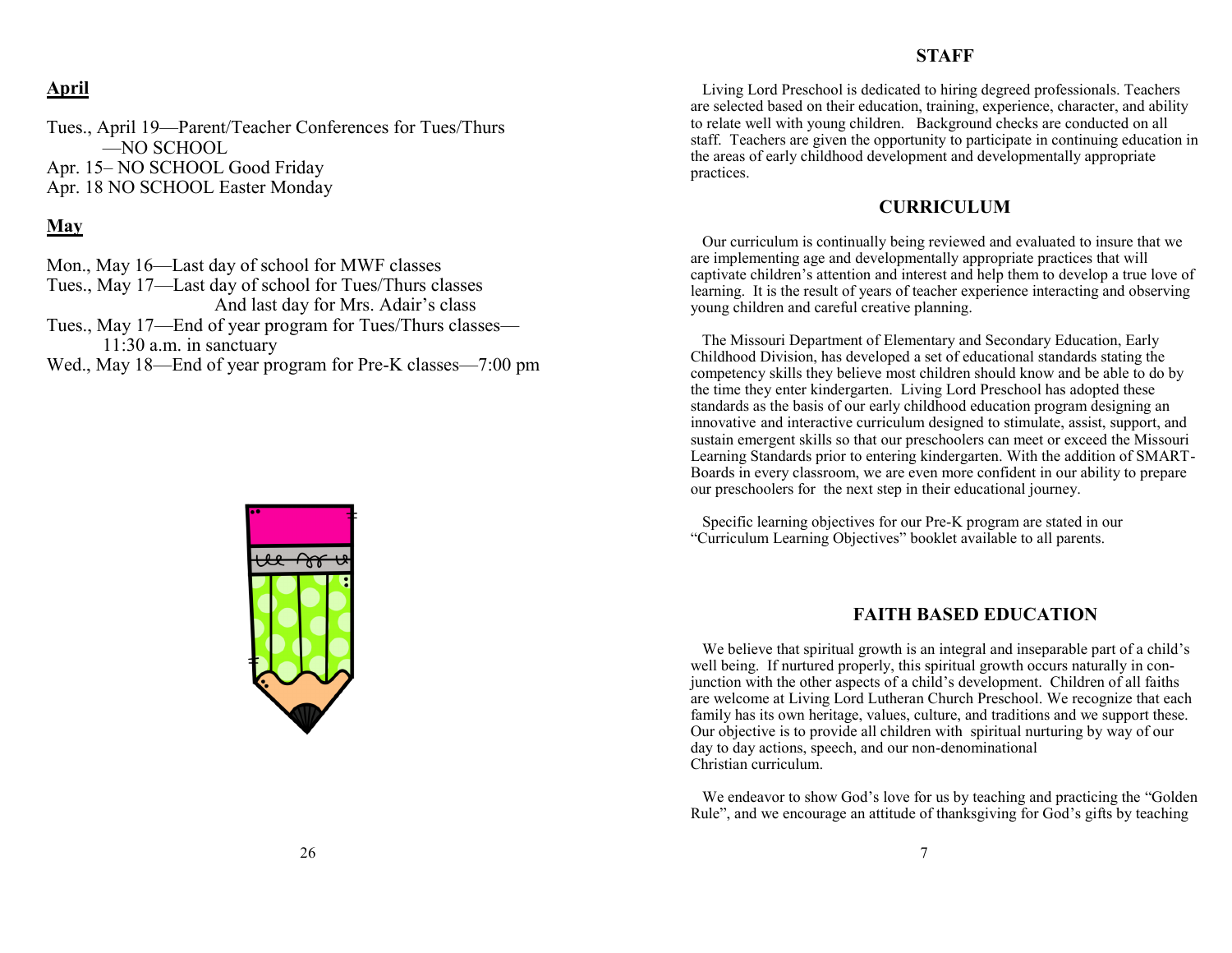and using simple prayers at snack time. Additionally, students in the 4 and 5 year old classes attend chapel in our sanctuary once a week.

# **ADMISSION & WITHDRAWAL POLICIES**

**ADMISSIONS:** The eligibility age for preschool enrollment corresponds with the age policies as set by the State of Missouri. We understand that these age requirements may be in conflict with individual family needs, however, due to our class sizes, staffing, and our age appropriate curriculum, students should meet these age requirements for enrollment:

#### **Tues/Thurs 3 and 4 year old class 3 by August 1st**

#### **MWF & Pre-K Plus 4 and 5 year old class 4 by August 1st**

 Any exceptions to these age requirements shall be made at the discretion of the Director in compliance with state agency regulations.

 Students who are currently enrolled, their siblings, alumni, church members, MOPS participants, and families who have been on our waiting lists shall have priority admission for the following year being given the opportunity to register prior to the date set for "open" registration. Additional applicants are taken on a first-come, first-served basis. A waiting pool is formed for applications received after a class has been filled.

offered. Morning spots comes available.

prior to any child's admis-

All children must be toilet trained prior to the first day of school.

# **Living Lord Lutheran Preschool 2021-2022 School Calendar**

#### **September**

Tues., Sept. 7—First day of school for Tues/Thurs Program Wed., Sept. 8—First day of school for Pre-K Program

#### **October**

Thur., Oct. 14—School photos for Tu/Th Classes Fri.., Oct. 15—School photos for MWF Classes Thur & Fri. Oct. 28 & 29 Fall Break NO SCHOOL

#### **November**

Mon. & Tues. Nov. 1st & 2nd– NO SCHOOL Fall Break 24-26 NO SCHOOL Thanksgiving

#### **December**

Thur., Dec. 16 Program 7:00pm Dec. 17—Jan 2—NO School—Christmas Break

#### **January**

Jan. 4—School resumes for Tu/ThProgram Jan. 3—School resumes for MWF Program Mon., Jan. 17—NO SCHOOL—Martin Luther King Jr. Birthday

## **February**

Mon., Feb. 7—Parent/Teacher Conferences (MWF)—NO SCHOOL Mon., Feb. 21—President's Day—NO SCHOOL

# **March**

March 21—March 25—NO SCHOOL-Spring

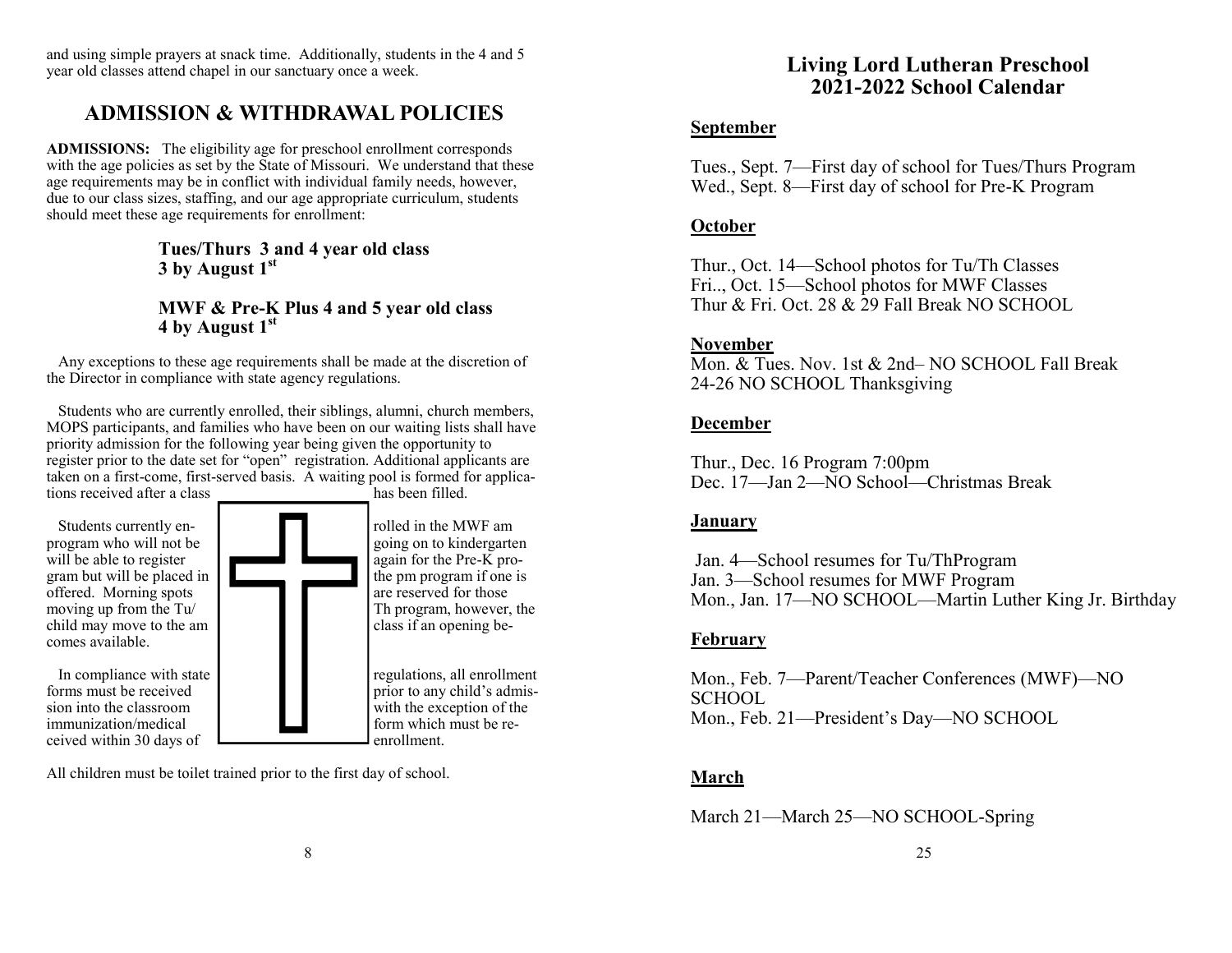#### **PARENT GRIEVANCE POLICY**

 Differences and disagreements are a part of life and Living Lord Preschool recognizes the need for healthy communication and a way to handle grievances based on Jesus' model in Matthew 18:15-22.

If you have a complaint, we ask that you go directly to that person first and explain your concern. If you feel the issue is unresolved, then go to someone of higher authority (i.e. Preschool Director, the Associate or Senior Pastor). Please do not engage in destructive gossip which undermines the foundation of mutual respect and understanding upon which this pro-gram is built. We truly appreciate your support and partnership in dealing with any issues that may arise.

#### **TIPS FOR A POSITIVE PRESCHOOL EXPERIENCE**

• Your attitude is contagious! Be positive and confident about your decision to enroll your child in preschool. You have made a wise decision! Your preschooler will reflect your confidence and positive attitude.

• When dropping off your child in the morning, but sure to tell your child good-bye and remind them that you will be there to pick them up in a little while. A quick, clean, confident break will be best for both you and your child. As soon as you are gone, your child will quickly become absorbed in the activities of the day. You are always welcome to call the school and find out how your child is doing.

• Be sure your child gets plenty of sleep and a good breakfast before coming to school.

• Please arrive on time both at the beginning and especially at the conclusion of your child's day.

• Encourage your child to tell you about his or her day at school, however, don't press the issue if your child doesn't seem to have much to say—some kids just don't keep their parents informed as well as others! Let them know, however, that what they do when they are away from you is important and interesting.

### **Enrollment of Children with Special Needs:**

 It is the desire of the preschool to enroll children with special needs when it has been determined that the staff and/or facility can provide a beneficial classroom experience for the child without causing undue burden on the preschool staff and/or student body.

 At the time of application to the preschool, parents shall be required to fully disclose any known special needs of their child. Based on the nature of the child's condition, it is the perogative of the school to request that the child be evaluated prior to admission and that any medical or other pertinent records be offered to the school for consideration of enrollment.

**WITHDRAWAL:** As required by the Mo. State Department of Health Services, a child will be asked to withdraw from the program if the family fails to submit documented proof that the child has been immunized or has laboratory evidence of immunity. Such documentation is required within the first 30 days of enrollment. (If your child is immunization – exempt, an Immunization Exempt Card must be on file the first day of school.)

 We request a two-week written notice if a parent decides to withdraw a child from the program for any reason. Monthly tuition payments cannot be refunded or pro-rated for early withdrawal, however, tuition that has been paid **in advance** will be refunded.

 Certain circumstances or conditions may arise under which Living Lord Preschool may be unable to adequately and safely provide services to children with various types of behavioral, physical, or social needs. In these situations, continuation in our program will be considered on an individual case basis with the final decision being made by the Director.

 Living Lord Preschool reserves the right to request immediate withdrawal from the program when the school in its sole unfettered discretion determines that a child's participation in the program is detrimental in any way to either the said child or any other participant in the program.

**EXTENDED LEAVE:** Living Lord Preschool's expenses do not change when individual students take an extended leave of absence from the classroom, therefore, tuition payments need to be made in full during the period of absence. If the child is removed from the program with the intent of returning at an unknown later date, the above stated procedures must be followed to secure the child's placement. If the child's place is not secured with regular tuition payments, the child may return only if space is available but will not be charged an additional registration fee. The preschool offers no guarantee that openings in the classroom will not be filled during the time the student has voluntarily withdrawn.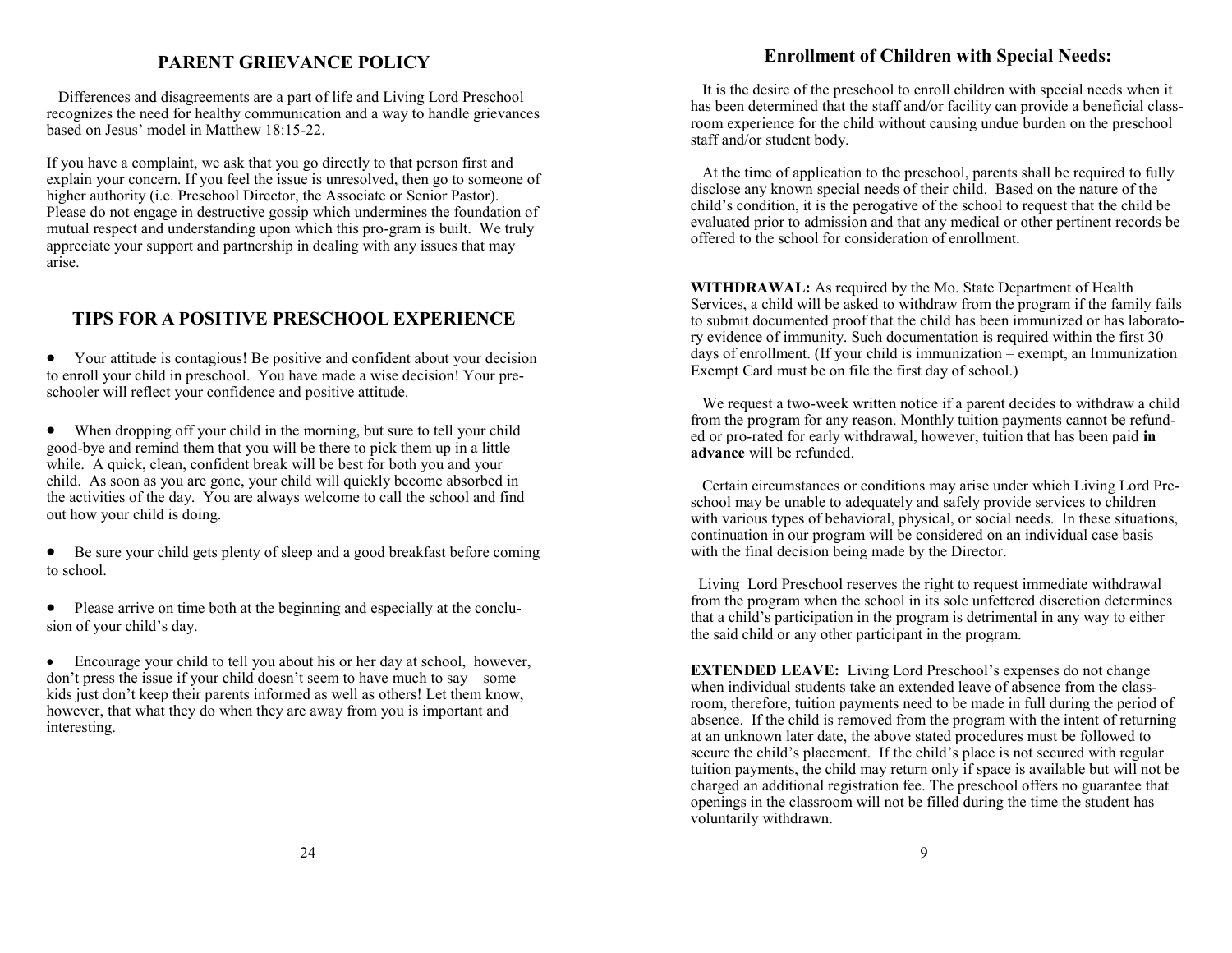# **TUITION INFORMATION**

**TUITION:** The yearly program tuition is divided into 9 equal installments for convenience with the monthly tuition due on the first class day of each month. Tuition is as follows:

> **3 and 4 year old classes (2 days a week) - \$1260/year 9 monthly payments of \$140 4 and 5 year old classes (3 days a week) - \$1620/year 9 monthly payments of \$180 4 and 5 year old extended class (5 days a week) - \$2700/year 9 monthly payments of \$300**

The tuition payment may be placed in the tuition payment box located on the information table in the entry area . **Please make checks payable to Living Lord Lutheran Preschool.** Payments are the responsibility of the parent and monthly reminders are not given unless payment has not been made by the  $10<sup>th</sup>$ of the month. When paying in cash, please bring the exact amount as change is not available and be sure that cash is inside a sealed envelope. Credit and debit cards are not accepted forms of payment as we do not have the means for processing such funds.

 When more than one child from a family is enrolled in the program, we offer the following discounts:

> **More than one child in two different programs: full tuition for the first child and a \$20 discount on the second.**

**More than one child in the same program: full tuition for the first child and half price for the second.**

 Parents are encouraged to keep their tuition payments current as the preschool is self-supporting and depends on that income to meet its obligations. There is a returned check charge of \$20. Your cancelled check will be your receipt unless otherwise requested.

 Holidays, school breaks, conference days, etc. have all been taken into consideration when determining fees required to operate the school. If a child is absent for an extended period of time, it is expected that the monthly tuition will continue to be paid unless there are extenuating circumstances. In this case, the director in conversation with the parents will determine the most appropriate course of action.

- Clear, consistent limitations that are gently enforced
- Encouragement of internal, self-discipline
- Modeling and teaching positive behaviors
- Facilitating a positive self-esteem by accepting children's feelings
- Modeling problem-solving techniques

 We believe that positive reinforcement, encouragement, offering choices, redirection, and joint problem solving are the most effective tools of discipline.

We state rules positively and use natural consequences and positive correction. Discipline may be carried out by verbal correction, separation from peers or the situation, or by the removal of privileges. The developmental stage as well as the individual needs of each child will be a guide in the enforcement of rules. Corporal punishment is NOT practiced at the preschool which includes spanking or shaking. No teacher will inflict a mental or emotional punishment such as humiliating, shaming, or threatening a child.

 For the safety and enjoyment of all, we expect each child to behave in a positive manner toward the teachers and other students at all times. A child's behavior should never cause harm to another person or require constant monitoring by the teacher. In either case, the quality of the instruction has been compromised. Any and all behavioral concerns will follow a specified plan of action. Parents will be notified of the behavior or area of concern and together with the teacher and/or Director will determine the appropriate course of action.

 Conditions and/or behaviors which may warrant consideration for **immediate** removal from the program include but are not limited to:

- Inability to be separated from their primary care provider and adjust to the preschool classroom setting in a reasonable amount of time.
- Physical aggression toward children and/or adults in the way of deliberate pushing, hitting, kicking, or biting.
- The intentional damage or misuse of toys or other classroom equipment on a continual basis.
- The use of verbal obscenities.
- The exhibition of medical or educational conditions that are beyond the experience, knowledge, or abilities of the Living Lord Preschool staff.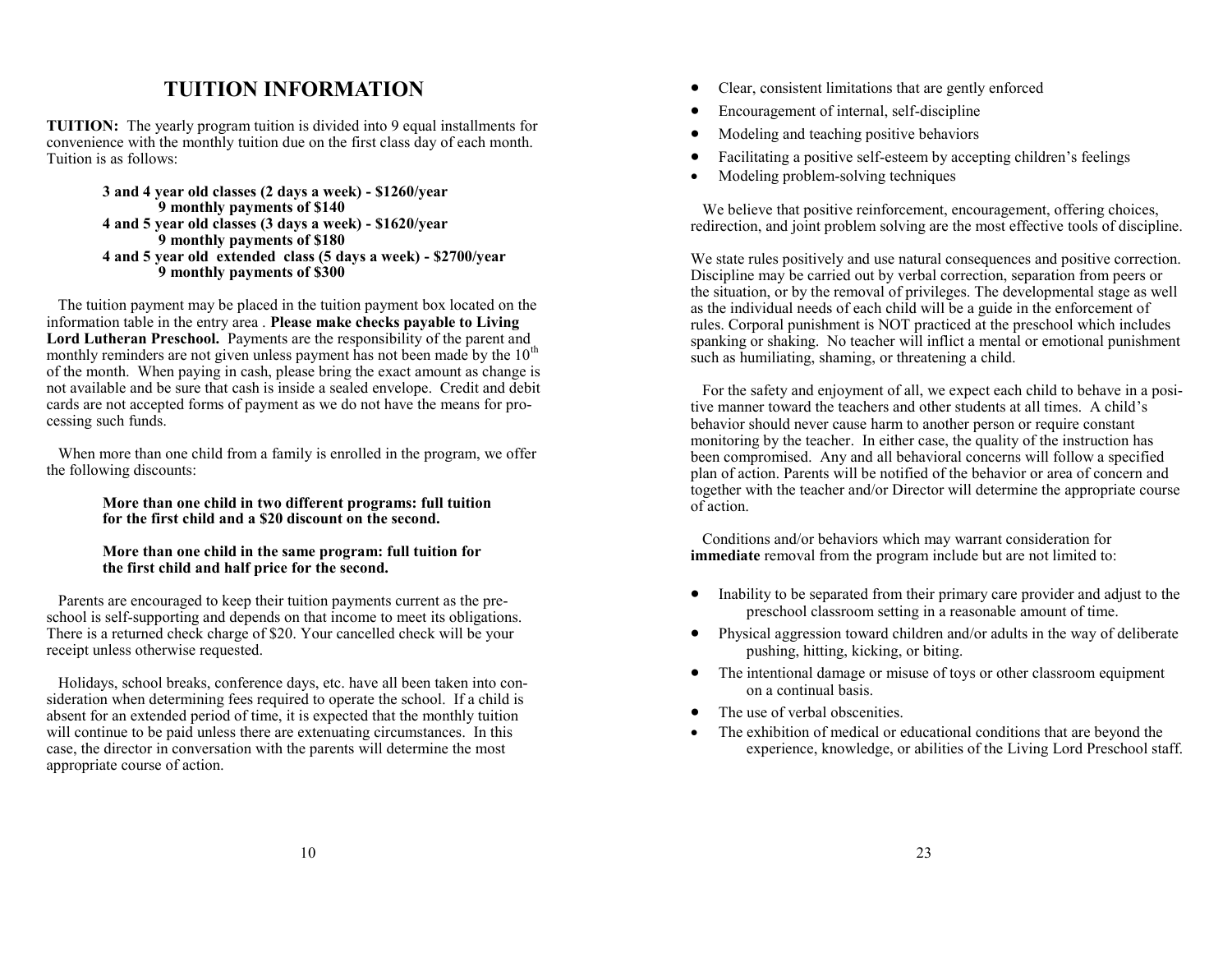**PARENT EVALUATIONS: Parents of children going on to kindergarten will** be given the opportunity to evaluate the program through an annual exit evaluation form and survey distributed in May.

# **PARENT INVOLVEMENT/VOLUNTEERS**

 As parents become involved in their preschooler's education, they will develop new insights into their child's development and behavior. There will be several opportunities throughout the school year to assist with school wide activities such as our Fall Festival or Senses Fair for example. We encourage you to ask your child's teacher about how you might become involved in the classroom if interested. Parents might also provide assistance to the teacher with things that can be done at home such as cutting out patterns, etc. Parents with special talents or occupations that might be of interest to the children are invited to come and be a guest speaker.

 To insure a positive experience for all, parents volunteers are asked to make arrangements for classroom visits with the teacher in advance and follow these guidelines:

- Let the Director know that you will be in your child's classroom.
- Be prepared to interact with the children in their activities and lend both guidance and assistance as expressed by the teacher. Please make other arrangements for siblings – we ask that you do not bring infants or toddlers into the class with you.

# DISCIPLINE/GUIDANCE

We believe that "it takes a whole village to raise a child" and take seriously our joint responsibility for helping each child grow into a responsible citizen with a positive self-image and a strong moral foundation.

 Our goal is to enable a child to learn self-control and gain confidence in their ability to resolve conflicts. Discipline/guidance begins even before the children arrive through thoughtful planning of appropriate environments and placement of materials within the classroom to prevent potential problems.

 When working with young children, our approach to discipline and guidance will be characterized by:

Consistency, firmness, and benevolence

# **GENERAL INFORMATION AND POLICIES**

 Enrolled families are responsible for reading, understanding, and following all school policies and state regulations as specified in the Parent Handbook or other school documents.

#### **CLASS TIMES:**

**3 and 4 year olds – Tuesdays and Thursdays 9:00 – 12:00p.m. Class Ratio – 12 / 1**

**4 and 5 year olds – Mondays, Wednesdays, and Fridays 9:00 – 12:00 p.m. Extended class— Monday thru Friday 9:00 a.m.—12:00 p.m. Class Ratio—12/1**

**Stay & Play – Wednesdays 12:00 p.m. – 2:30 p.m. Class Ratio—12/1**

#### **Lunch Bunch—Tuesdays (Tu/Th Program only) 12:00 p.m.—1:30 p.m. Class Ratio—10/1**

**SCHOOL CALENDAR:** The preschool will determine its own yearly calendar referring to the Wentzville School District's calendar only with regards to scheduling spring break. A school calendar is located at the back of this publication.

**ATTENDANCE:** If a child misses a day(s) for any reason, tuition credit will not be given for that day(s) he/she is absent. If a child has an extended illness or is hospitalized, tuition can be negotiated with the preschool director. **Please call the church office if your child will be absent.** We monitor attendance so that we are able to inform parents if there is an outbreak of the flu or any other communicable diseases.

**EMERGENCY CLOSINGS:** The preschool will notify all families via an automated call system, a school wide email and Facebook notification should inclement weather and/or poor road conditions necessitate the preschool close. If it is necessary to call off school for additional reasons at the discretion of the Director, these same means of communication will be used.

**ARRIVAL AND DISMISSAL:** Each child that you transport must be walked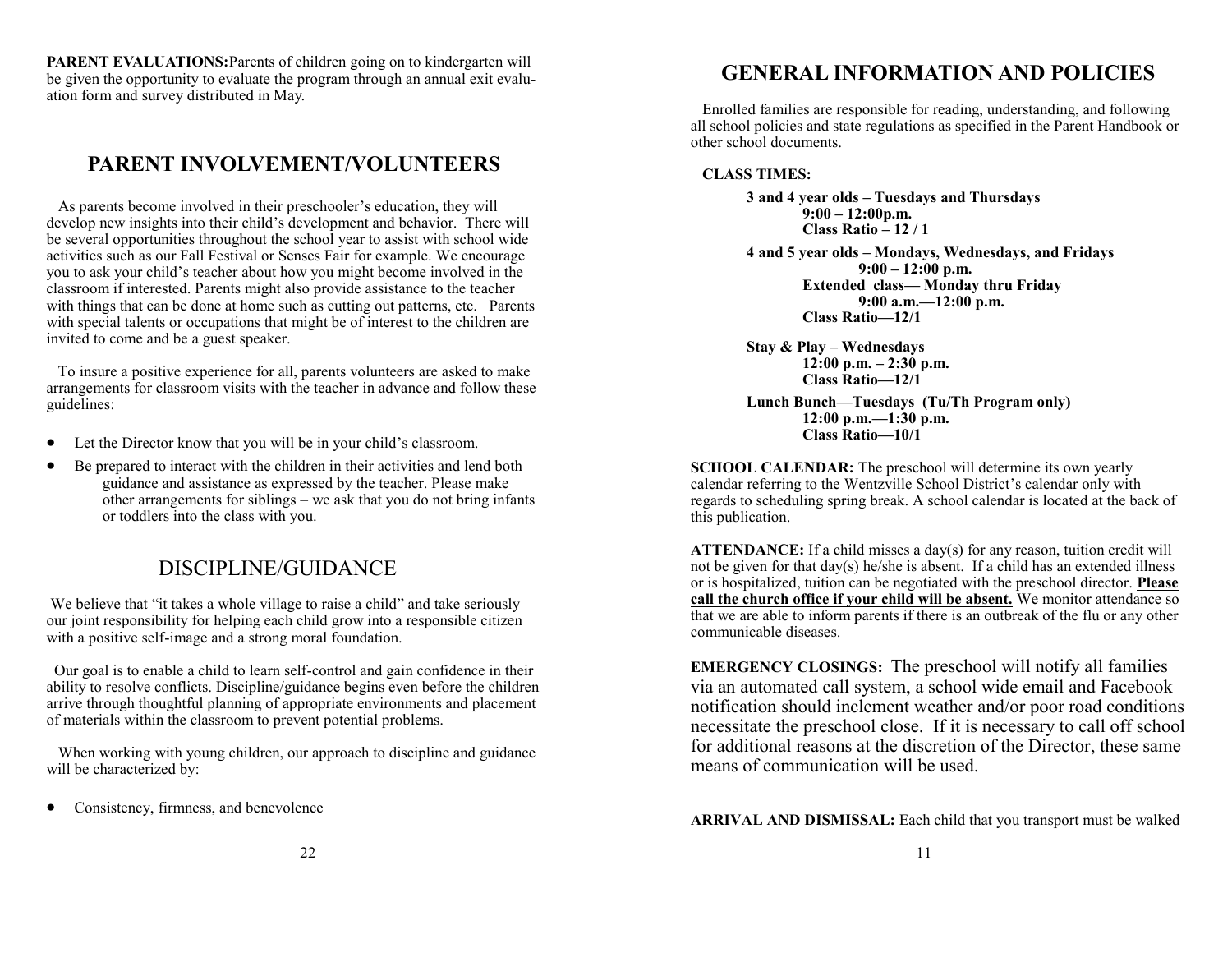to the classroom and delivered into the care of the teacher. Entering with your child gives you the opportunity to greet and speak with the teacher as well as take advantage of the information and resources made available to you in the entry area. We ask that you do not arrive earlier than ten minutes prior to the start of class unless previous arrangements have been made. Bringing preschoolers early on a regular basis leaves the staff without adequate preparation time.

 Children arriving late will miss valuable play and learning time. We know that it isn't always possible to be on time and will welcome your child at whatever time he/she arrives. We ask that you help us my making late arrivals the exception rather than the rule.

 It is equally important for you to enter the building and your child's classroom when you pick up your child at the end of the preschool session unless special needs require alternate arrangements provided by the Director and/or teacher. If you know you are going to be a few minutes late, please notify the school so that we can reassure your child that you are on your way. When coming to pick up your child, please wait in the hallway. The teachers will open the door when the children are ready to be dismissed at which time you will enter the classroom and meet your child.

 Arrival and dismissal times are generally **not** good times for teachers to talk at length with parents. If you have questions or concerns that will take more than a minute to address, please schedule a convenient conference time with the teacher.

 Please check and clear out cubbies of all the children leaving with you especially if you are a member of a car pool.

 Please do not leave any children unattended in your car. If special accommodations need to be arranged, please let the Director know.

 Due to regulatory restrictions, please do not bring pets into the building during arrival or dismissal times. Pets are welcomed on a **preplanned** basis by teacher request and parent notification and will enter the building through the classroom doors with direct access to the outside.

**SEPARATION FROM PARENT:** Being able to separate from the parent as the child enters and attends preschool is one of the most important early accomplishments of the young child.

 At each age and developmental level a child will react differently to the separation process. As children mature they begin to identify themselves as independent personalities. In separating from you, the parent, your child is learning:

To develop an interest in activities outside of the home

12

# **HOME/SCHOOL COMMUNICATION**

 Information that needs to be brought to the attention of a parent will come in many shapes and forms. Make it a high priority to read everything that comes home to keep up-to-date on all the latest happenings in the world of your preschooler! Please keep us informed of special events in your child's life. If we are aware of their excitement or anxiety, we will be better able to meet your child's needs at school.

 The Director and/or Admin. Assistant is generally available from 8:30 a.m.— 1:30 p.m. Monday—Friday. Teachers are available by phone or email as needed to discuss classroom issues or concerns regarding your child. Teachers are on site 30 minutes prior to arrival time and remain 30 minutes after dismissal and ask that phone calls be made during these times if at all possible.

**PARENT CONFERENCES:** We believe strongly in continuous open dialogue between parents and teachers and will inform parents of any issues or concerns regarding their child as they arise. There are conference days scheduled during the latter half of the school year if parents wish to have a formal conversation with their child's teacher. However, we encourage parents to schedule a meeting with their child's teacher at any point during the school year if desired.

 We do not send home report cards or assessment forms during the school year. Again, if there are any developmental concerns, they will be addressed as we become aware of them. We also provide screening by the Wentzville Parents As Teachers organization which is extremely valuable in providing developmental information about each child.

**DIRECTOR'S MONTHLY NEWSLETTER:** On the last school day of each month, a newsletter will be sent home with each preschooler containing information pertinent to the following month. The newsletter can also be viewed on line.

**INFORMATION TABLE:** The information table is located in the entry area and is exclusive to the preschool. It should be checked on a daily basis when entering or leaving the building as this is where you will find the Tuition Box as well as the Stay & Play and Lunch Bunch sign-up sheets.

**TEACHER "PROJECT NOTES" and "CAR TALKS":** When applicable, accompanying a child's art work or "project", a child's teacher will send home a project note giving insight into what activities took place in the classroom that will explain the skills learned and objectives met in the process of creating their masterpiece. "CAR TALKS" are also sent home on a regular basis with the intent of providing you with a conversation starter so that you can hopefully get a glimpse into what your child learned while at school and talk about it in the car on your way home.

21 **PARENT VISITS:**The parent-teacher relationship is extremely important. Parents are welcome to visit the preschool classroom at any time, but please check in with the Director first. We ask that you do not bring other children with you when you visit.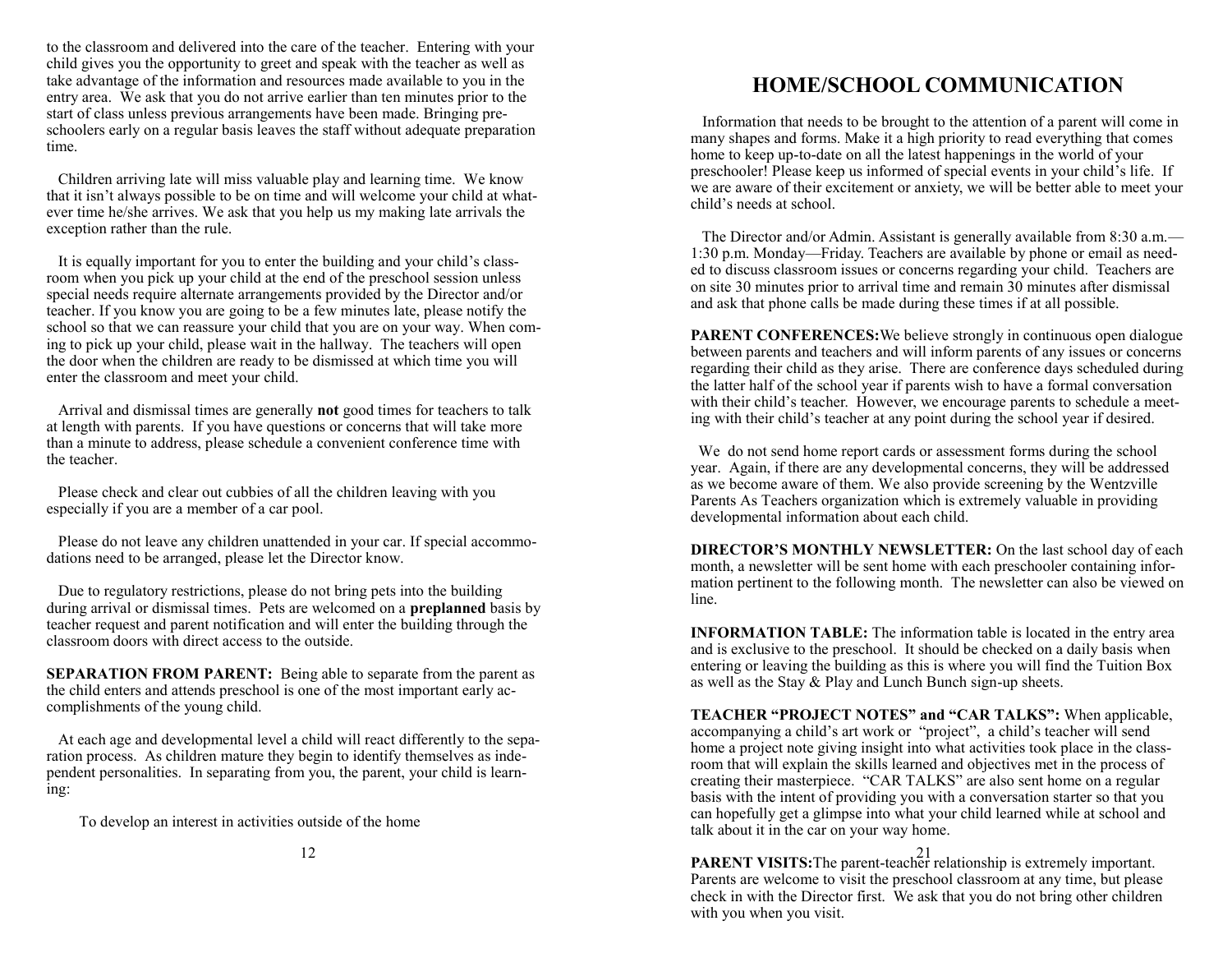# **SAFETY PROCEDURES**

**FIRE DRILLS:** As required by the State Fire Marshall, fire drills will be held a minimum of 3 times during the school year (monthly if weather permits) to familiarize the students with the alarm and exit procedures that are posted in the classrooms.

**TORNADO DRILLS:** Tornado drills will be conducted during the severe weather season. If a tornado warning is issued, parents are advised not to pick up their children until the warning is over. Children will remain in a safe place at the school until the warning has been lifted.

 The preschool also has in place emergency procedures in the event of an earthquake, blizzard, power failure, intruder, a bomb threat or chemical spill.



- To feel comfortable with a group of people who are not family members To understand and trust that all parents leave their children and come back for them
- To understand that parents often must concentrate on their own interests and duties which are separate and different from those of a child

 As a general rule, we ask that you do not linger after saying goodbye to your child. All teachers are trained in dealing with an upset child, and experience has proven that most children will settle into the routine very quickly after the parent's departure.

**GUARDIANSHIP:** If a child is enrolled by a legal guardian rather than a parent, a copy of all appropriate legal paperwork should be on file at the preschool. This is especially important if the biological parents have no custodial or visitation rights.

**AUTHORIZATION FOR PICK-UP:** If a parent is unable to pick up a child from school, the parent should make arrangements for another adult already listed on the authorization form to do so. If this is not possible and an adult must pick up the child who is NOT on the authorization form, the parent must notify the Director in writing or by phone with the name and description of the adult to whom the child will be released. Your child's teacher will be informed and will ask for a picture ID before releasing your child. **We will not release a child to an unauthorized adult.**

 If a parent wishes the teacher to release a child to an older sibling, the parent must make this desire known to the Director. If the staff feels that the sibling is not old enough for this responsibility or sees indication of inappropriate supervision, the parent will be notified of the concern.

 We recognize that it is legal for either parent to pick up a child unless we have a copy of a court order restricting us to do so.

**CAR POOLS:** We cannot arrange car pools, but we can help you determine if someone from your area is attending the school. A roster of students in your child's class will be made available shortly after the beginning of the school year that can assist you in this effort. If you are a carpool driver, please make sure your insurance coverage is adequate. The driver of a car pool should be listed on the authorization section of the enrollment form for each child being transported.

**SNACKS:** Young children need to refuel their bodies frequently. Snacks are served midway through the preschool day with the beverage usually being water. The snack will consist of prepackaged crackers including pretzels and cheez-its. Heavily sugared and salty snacks will not be served with the possible exception of celebratory occasions such as a child's birthday. **If you would like to provide an alternate snack for your child due to personal preferences or your child has a confirmed food allergy, diabetes, gluten intoler-**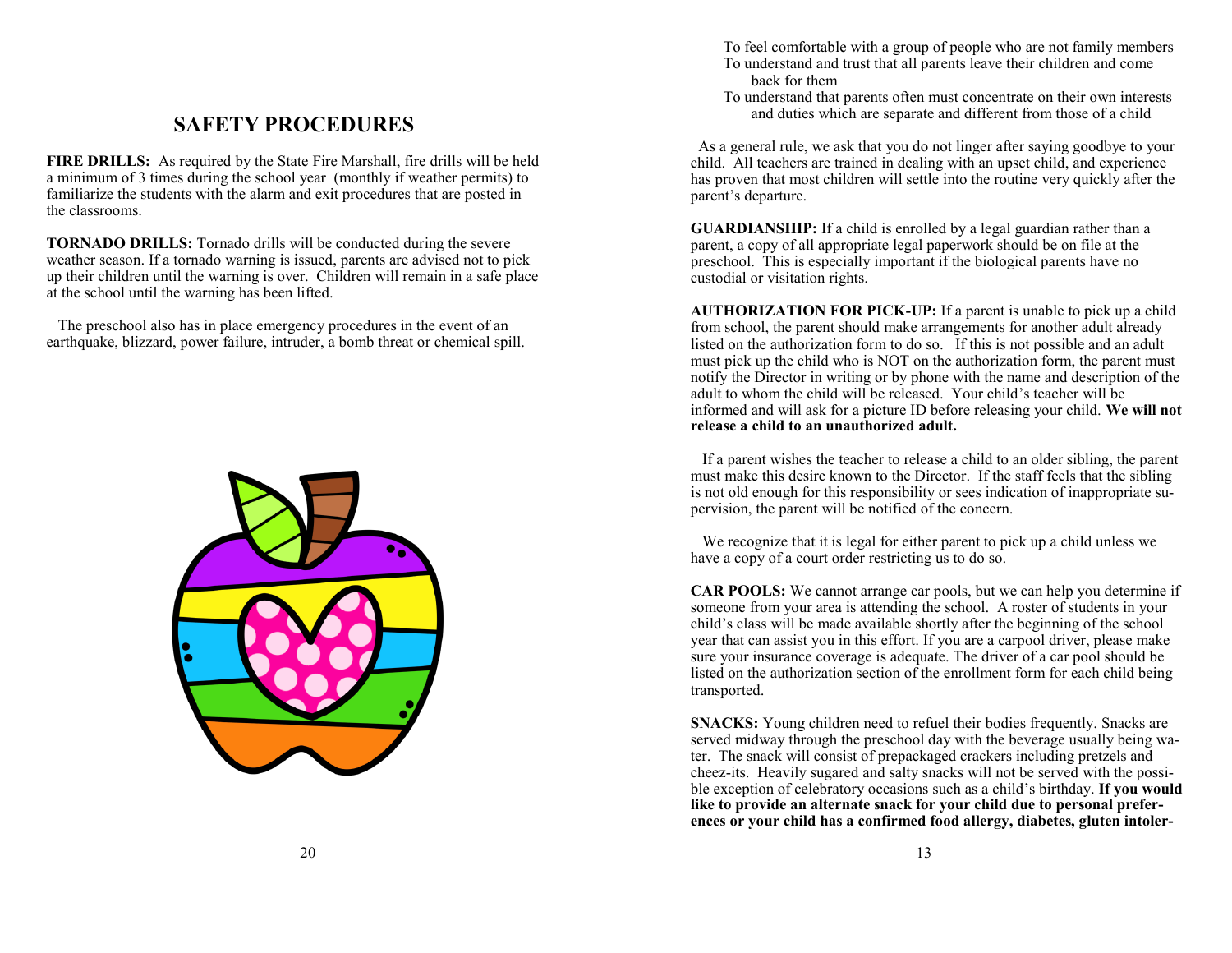**ance or other medical condition, please be in conversation with the Director who will inform your child's teacher..** If you would like to provide a prepackaged snack for the entire class, please check with the teacher for an agreeable time to do so.

Theme centered special snacks may be served by the teacher when the snack supports the learning objective of the day—i.e. apples during apple week, popcorn during our unit on corn, etc.

Please take note that Living Lord Lutheran Preschool makes every effort to be a **nut free facility.** Snacks that are made on equipment that produce peanut/ nut products but contain no peanut ingredient will still be served in the classroom with any child who has a diagnosed peanut/nut allergy being served an alternative snack if determined by the parent to be necessary.

**BIRTHDAYS:** We like to recognize and celebrate your child's birthday at school and encourage you to bring a "treat" for snack time to share with the children. **Please take note that chocolate and candy items are highly discouraged and according to our peanut free policy, we ask that only peanut/nut free store packaged products be brought into the classroom.**  Be sure to coordinate your plans with your child's teacher. As a general rule, we do not celebrate half or summer birthdays.

 We ask that invitations for private birthday parties NOT be passed out at school or put into the children's cubbies unless ALL students have been invited.

**CLOTHING AND PERSONAL PROPERTY:** All Living Lord preschoolers will receive a special tote bag to carry their belongings to and from school. Please check your child's bag for art projects, school newsletters and notes sent home by your child's teacher. There is a \$10 replacement charge for a lost tote bag.

 Children should be dressed in comfortable, manageable, and washable play clothes suitable for sitting on the floor and playing outdoors and that will allow the child to function independently in the bathroom. Paint smocks are provided for art time or messy projects, but our best supervision is not always sufficient to keep children spotless.

 Be sure to dress your child warmly during the cool months, since we do go outdoors regularly. Label all outer garments, including hats, with your child's name.

 Your child will also receive a t-shirt imprinted with the preschool's logo to be worn on Wednesdays (MWF program), and on any other day that they desire. There is a \$10 t-shirt replacement charge.

It is important that your child's shoes be both comfortable and safe. Tennis

**BATHROOM ASSISTANCE:** Preschoolers are encouraged to be independent in caring for their own bathroom needs. Clothing should be easy for the child to undo – belts and suspenders can be tricky! Bathrooms are located adjacent to the classrooms and children are encouraged to use them frequently. However, accidents may occur and our staff will handle these with as little embarrassment to the child as possible. A "Bathroom Assistance Report" will be completed so parents are aware of who provided assistance to their child. If accidents are expected with your child, please supply a change of clothing and keep in child's tote bag.

**MEDICATIONS:** Only in very specific and unusual circumstances is the preschool staff allowed to administer any medications to your child which includes over-the-counter cough drops. We ask that parents apply lip balm, sunscreen, or other ointments on their children before they arrive at school.

The Preschool Director may administer medication following guidelines as set forth by the Mo. Dept. of Health. Please see the Director for additional policies and procedures.

**ALLERGIES:** If your child suffers from any kind of allergy, especially food related allergies, please notify the Director in writing in addition to completing the appropriate spaces on all of the enrollment forms.

#### **REPORTING OF CHILD ABUSE/NEGLECT:** Please note:

- We are required by law to report suspected or disclosed abuse.
- Failure to report abuse can result in prosecution under the Family and Child Service Act.
- We are NOT permitted to contact the parent unless specifically directed to do so by the Department of Social Services or police.
- Reporting procedures are designed to protect the child.
- Our responsibility is to report our suspicions and/or disclosures, NOT de termine if abuse has occurred.
- It is the responsibility of the Department of Social Services to investigate and decide if the child is in need of protection.

**SPECIAL GUESTS:** The Missouri Department of Child Care Safety and does not allow us to accommodate child visitors, so we ask that you do not bring houseguests, family members, or other young visitors to school hoping that they can enjoy the preschool session with your child.

 Please do not bring dogs or pets into the classroom without permission from the preschool director. Calm and tame pets have been known to bite when stressed or excited, and we cannot risk bites or injuries to anyone on the premises.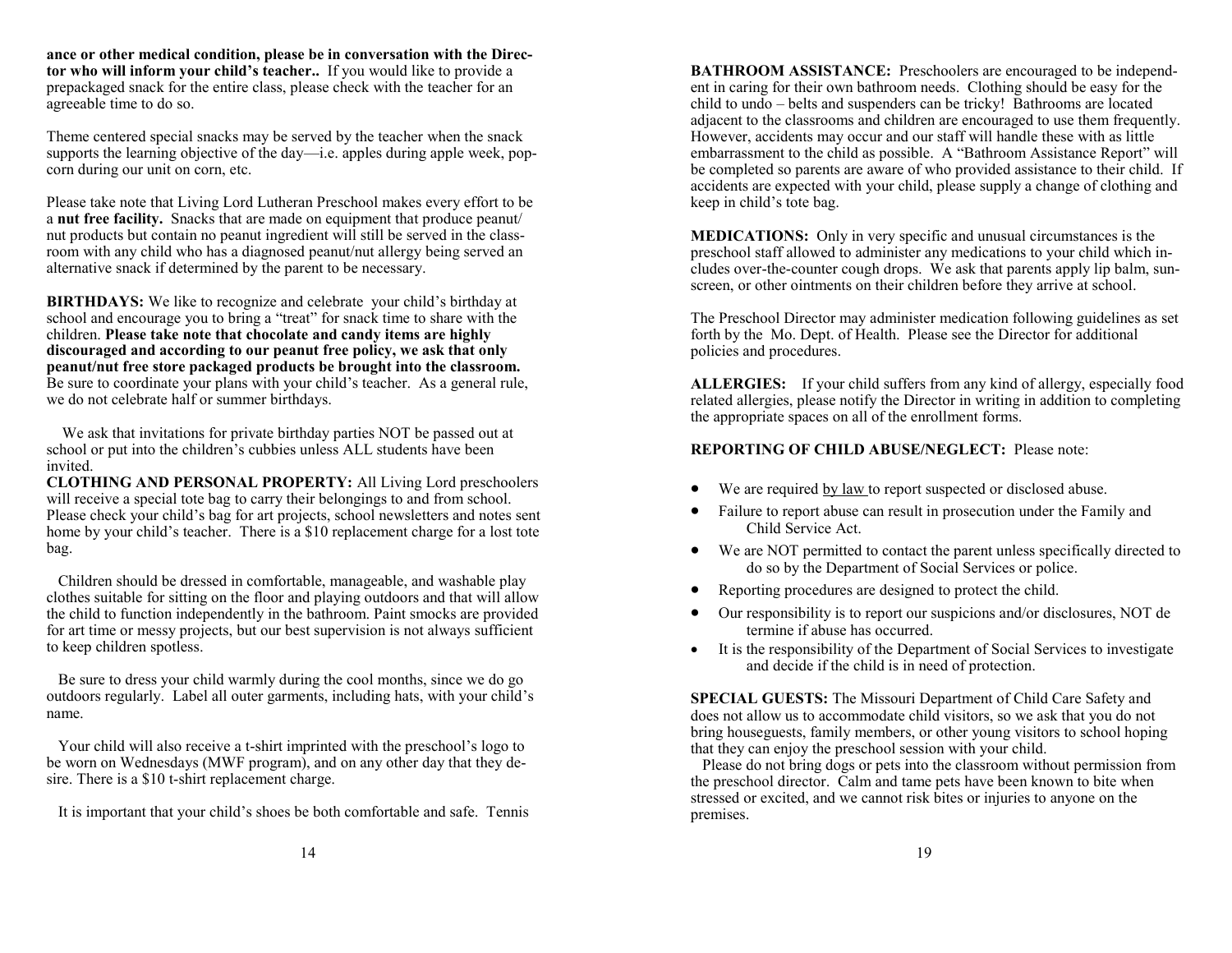*A word about head lice:* This is a very common occurrence in young children and has nothing to do with cleanliness. If head lice is found on your child, the following steps should be taken:

 The child's head must be immediately treated with a product formulated to remove head lice.

Nits must be removed with a special nit comb included in product.

 Child will be excluded from school until all evidence of lice and nits has disappeared.

All preschool parents will be notified that a case of lice has been diagnosed and informational handouts will be distributed. Please be assured that we will do everything possible to prevent infestation in our school. With your support, we can stop the lice from spreading.

**REPORTABLE ILLNESSES:** If your child is diagnosed with any of the following communicable diseases, please contact the preschool office immediately. We are required to notify the Missouri State Health Department of any occurrence of the following:

| Diptheria-Pharyngal     | Hepatitis-A          |
|-------------------------|----------------------|
| <b>Giardiasis</b>       | <b>Hepatitis-B</b>   |
| Influenza               | <b>Measles</b>       |
| <b>Viral Meningitis</b> | HIB                  |
| <b>Pertussis</b>        | <b>Salmonellosis</b> |
| <b>Shigellosis</b>      | <b>Tuberculosis</b>  |
| Covid-19                |                      |

 Children must be on prescribed medication for 48 hours before returning to school. If you request your child to not participate in outdoor play due to illness, he/she is not ready to return to school.

If your child receives a minor scrape, scratch, or bruise while at school, we will provide basic first aid through the use of soap, water, ice and band aids and send home an "Ouch Report" to tell you what happened.

 If a more serious injury occurs, our staff will make an immediate attempt to contact you or the designated contact person that is listed on our Emergency Form. We will take the necessary precautions for the comfort of the injured and prevention of further injury.

 In the event of an extreme emergency, the school will immediately call 911 and the injured child will be taken to the Emergency Room of the closest hospital (St. Joseph West in Lake St. Louis) or another hospital as determined by ambulance staff, regardless of "preference" hospital listed on the enrollment form. Parents will be notified and told to meet the ambulance at the hospital.

 Parents are financially responsible for emergency services, including but not limited to ambulance and emergency room costs. Living Lord Lutheran Preschool is covered with the appropriate liability insurance .

shoes, or other enclosed shoes, with no slip soles and either laces or velcro closures are the best choice. We discourage dress shoes or other slick soled shoes, flip-flops, Crocs and boots. These tend to cause trips, slips and falls when playing outside or doing large movement activities.

 Children should not bring toys or personal items from home. Toys can be a distraction and a source of disagreement among children. If your child has a "security toy or blanket" which he/she needs to bring to school, he/she will be asked to keep the item in their cubby or book bag while school is in session. This will prevent an unfortunate loss or damage to something that might hold a special meaning to the child. We do, however, welcome a book, CD, tape, or object related to the theme of the day for appropriate use in the classroom at the discretion of the teacher. We do not have a show and tell time.

**STAY AND PLAY:** Our "Stay and Play" program is offered to children enrolled in the 4 and 5 year old morning classes. Stay and Play is offered on Wednesdays from 12:00p.m. - 2:30 p.m. Sign-up sheets go out on the  $15<sup>th</sup>$  of the month for the following month's sessions. Preschoolers bring their lunches, and after eating with the Preschool Director in Room 2, return to Room 3 for two hours of enrichment and play activities. The cost is \$20 per session with 12 children in attendance per session. Payment is due on or before the morning of the day in which the child will be attending.

**LUNCH BUNCH:** Our "Lunch Bunch" program takes place from 12:00 p.m.—1:30 p.m. on Tuesdays beginning in Oct. It is offered to children in the 3 and 4 year old program only. Preschoolers bring their lunches, and after eating with the Preschool Director in Room 2, return to Room 3 for 60 minutes of free play. The cost is \$15 per session with 10 children in attendance per session. Payment is due on or before the morning of the day in which the child will be attending. Sign-up sheets go out on the 15th of the month for the following month's sessions.

**FIELD TRIPS:** It is the policy of the preschool **not** to take field trips with our preschoolers. As much as we would like to provide off site excursions, we would prefer not to transport our precious cargo on busy interstate highways most of the time of which are under construction!

 We bring in many visitors during the course of the year who provide interactive, entertaining, and informative demonstrations on a wide variety of topics.

**SCHOLASTIC BOOK CLUBS:** Each month along with our preschool newsletter you will receive Scholastic Book Club order form. This affords you the opportunity to purchase quality books for your children, and it enables the preschool to acquire free books and materials for our classroom. Checks should be made out to Scholastic Book Clubs or orders may be placed online.